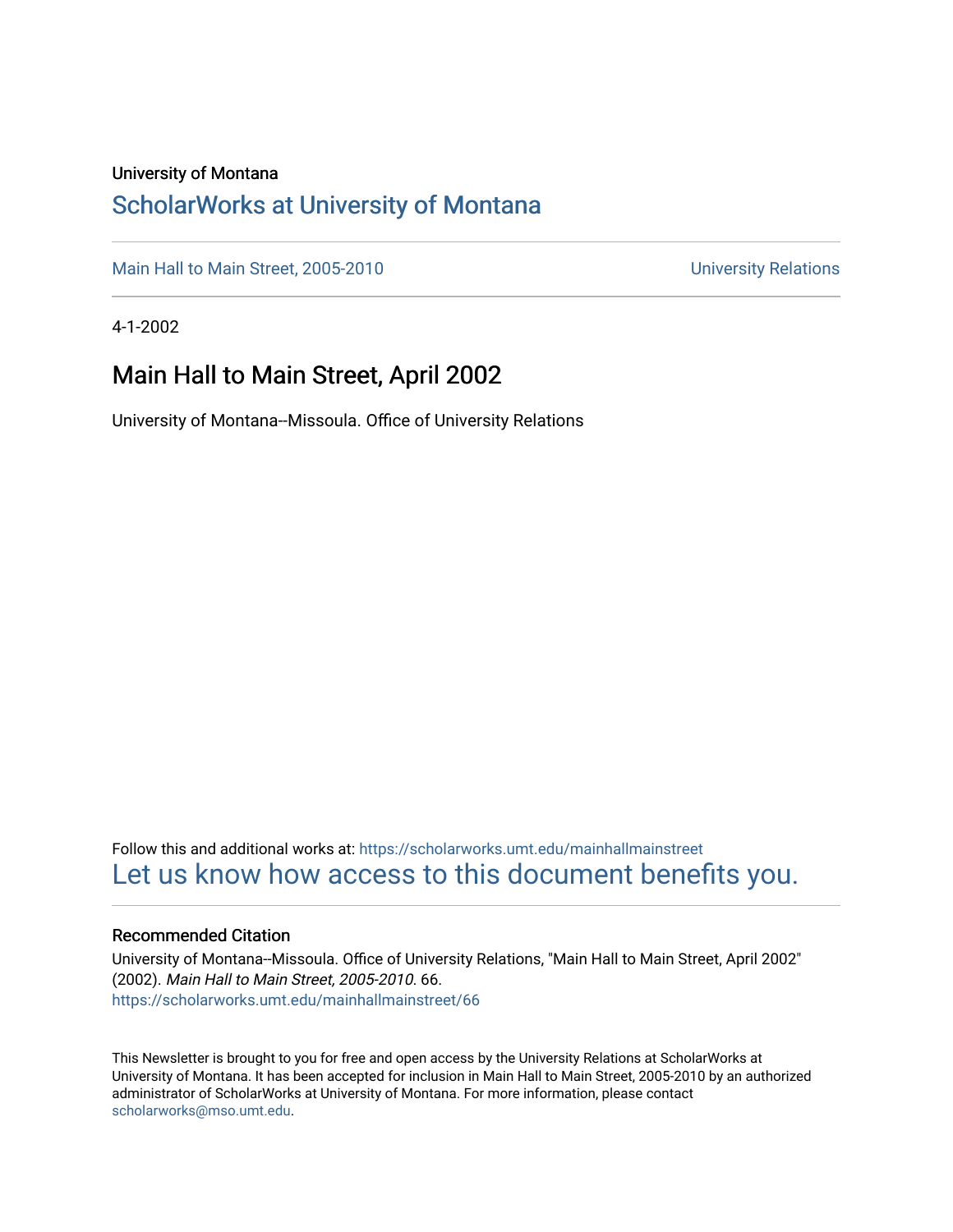

UM student a Truman Scholar

Ton P. Swan, a UM junior from Havre, has been selected as a 2002 Truman *J* Scholar.

The Truman Scholarship Foundation,

established by Congress in 1975, awards scholarships for college students to attend graduate school in preparation forcareersin government orelsewhere in public service. Each scholarship provides \$30,000—\$3,000 for the senior year and \$27,000 for graduate study.

Swan is a finance and economics majorat UM. In 2001 he was one of 20 students

selected from 1,300 applicants across the nation to attendHarvardUniversity's annual Civil Rights Summer, a fellowship program where college students hone theirleadership skills and learn about historical and contemporary civil rights issues and advocacy. As part of Civil Rights

Summer 2001, Swan also completed an eight-week internship at the National Congress of American Indians in Washington, D.C.

Swan said while he was at Harvard he "fell in love with the campus." He plans to pursue a master's degree in business administration.

"I'm shooting for an MBA," he said. "Eventually <sup>I</sup> will come back to Montana and work in the public sector in tribal economic development issues."

The 2002 Truman Scholars will assemble May 19 for a weeklong leadership devel-

opment program atWilliamJewell College in Liberty, Mo., and receive their awards at a special ceremony at the Truman Library in Independence, Mo., May 26.

Swan is the son of Sue Swan of Havre and Bob Swan of Rocky Boy.

## Montana hires top-notch coach

**NAN Ketball coach Pat Kennedy has been hired**<br>to lead the Montana Grizzlies.<br>Kennedy brings 22 seasons of ationally respected basketball coach Pat Kennedy has been hired

Kennedy brings 22 seasons of head-coaching experience to UM, including 13 post-season appearances, eight in the NCAA Tournament and five in the NIT. He coached the Florida State Seminoles to the Sweet 16 in 1992 and the Elite Eight in 1993. He coached the Blue Demons of

DePaul in Chicago from 1998 to 2002. He was in Florida the previous 11 years.

Kennedy, 50, isMontana's23rdcoach in the Grizzlies' 98 seasons of college basketball. He replaces Don Holst, who posted a four-year record of 57-56 overall and 31- 31 in the Big Sky Conference.

In just over two decades, Kennedy (393-276) is just seven wins shy of reaching the



**Kennedy**

Earlier in his career, he became onlythe fourth Division <sup>I</sup> coach in NCAA history to win 100 games during his first five years as a head "This is truly a coup for The

University of Montana," UM AthleticDirectorWayne Hogan said. "Pat brings instant national credibility and acclaim and will be a tribute to the great coaches who have preceded him here at Mon-

tana. His energy and enthusiasm for the game of basketball are infectious. His recruiting contacts and his ability to attract the nation's best players are well-documented."

Kennedy will retain UM assistant coach WayneTinkle. Hogan saidTinklewill provide program continuity and play a vital role in Kennedy's staff.

# UM marketers rake in awards

The University of Montana Fecentry<br>
won a record number of awards in<br>
the other regional — for its 2001 publica-<br>
tions and promotional materials. The University of Montana recently won a record number of awards in two competitions — one national, tions and promotional materials.

Included in the <sup>11</sup> winning entries are UM's new television commercial, the Research View newsletter, Vision magazine and the President's Annual Report: 'The Dennison Decade, 1990-2000.

TV producer Gus Chambers brought home a Gold award for a 30-second television spot titled"Seekers and Learners,"which focuses on the importance ofauniversity in thewake of the Sept. 11 terrorist attacks. Narrated by President George Dennison, the commercial was seen frequently on NBC affiliate stations in western and central Montana during the Olympics. His award was presented by the Admissions Marketing Report, which sponsors a national competition for universities and colleges.

In the same competition, University Relations won three Silver awards for Research View, Vision 2001 and an advertising series in the Montanan. The ad series was produced by Montanan editor Joan Melcher and graphic designer Mike Egeler, while the research publications were produced by University Relations team members Egeler, Rita Munzenrider, Todd Goodrich, Patia Stephens, Cary Shimek and Brenda Day.

In a separate competition, the University Relations team won seven other awards from the Council for Advancement and Support of Education's District VIII, which includes college and universitiesin the Pacific Northwest and three Canadian provinces.

Research View, 'The Dennison Decade" and two humorous sports fan columns featured in the fall 2001 Montanan earned Silver awards. Stephens won two Bronze awards, one for a Montanan feature story on music faculty member Esther England and the other for the Web site version of Vision 2001. Shimek also claimeda Bronze award for a story that appeared in the summer 2001 issue of Research View on beetle researcher Doug Emlen.

prestigious 400-victory plateau.

The Discovery Continues at The University of Montana

**Swan**